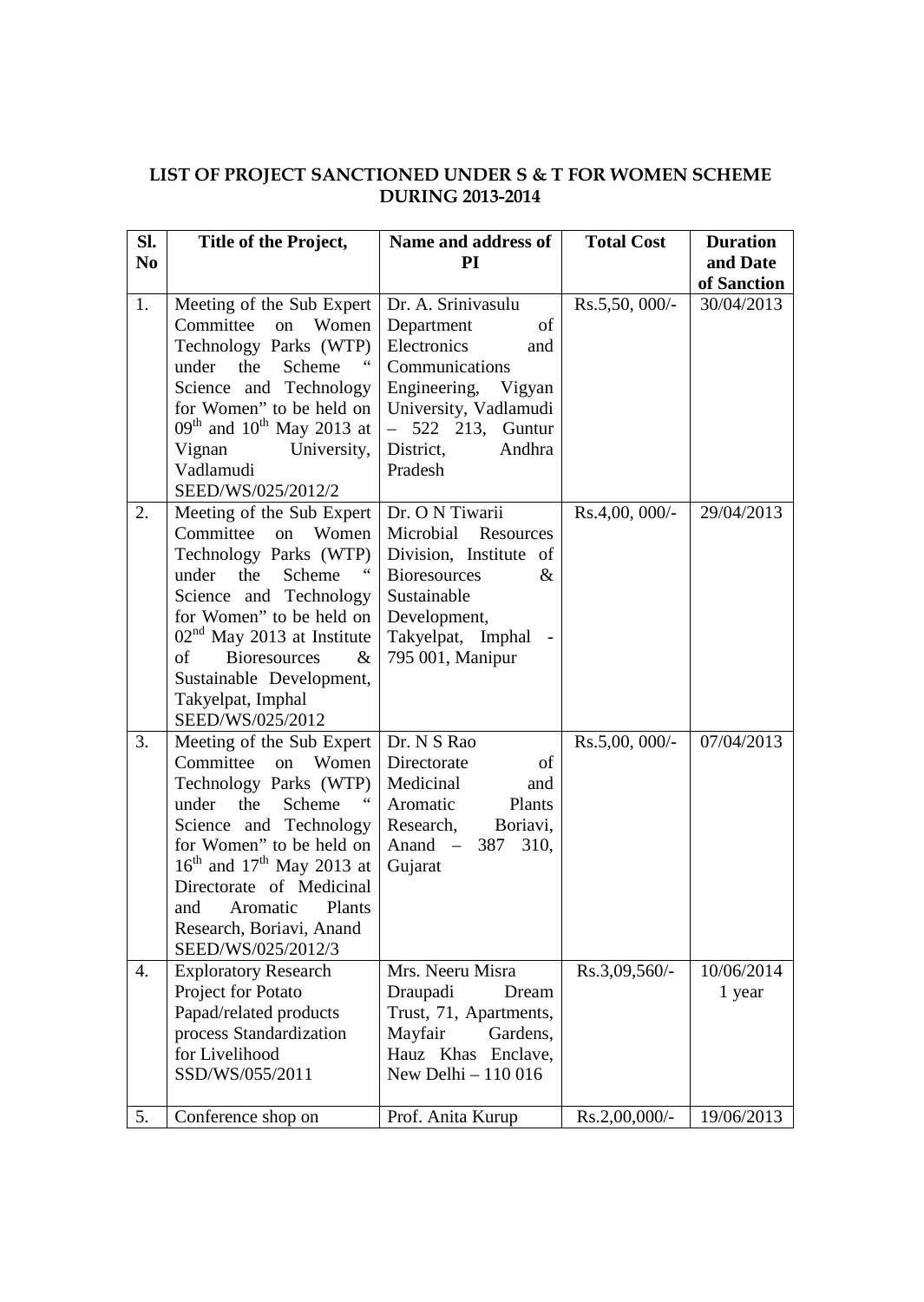|    | "National Science on<br>women in Higher<br><b>Education and Research:</b><br>Challenges and<br>Opportunities" to be<br>organized by National<br><b>Institute of Advanced</b><br>Studies, Indian Institute of<br>Science Campus,<br>Bangalore<br>SEED/WS/008/2013 | National Institute of<br>Advanced<br>Studies,<br>Indian<br>Institute<br>of<br>Science<br>Campus,<br>Bangalore $-560012$                                                                                               |                  |                       |
|----|------------------------------------------------------------------------------------------------------------------------------------------------------------------------------------------------------------------------------------------------------------------|-----------------------------------------------------------------------------------------------------------------------------------------------------------------------------------------------------------------------|------------------|-----------------------|
| 6. | Women's<br>Technology<br>Park<br>for<br>promoting<br>Agriculture<br>organic<br>in<br>Kanchipuram, Tamil Nadu<br>SSD/WS/124/2008                                                                                                                                  | Subhashini<br>Ms.<br>Sridhar<br>Centre<br>for<br>Indian<br>Knowledge Systems,<br>30, Gandhi Mandapam<br>Kotturpuram<br>Road,<br>Chennai - 600 085,<br>Tamil Nadu                                                      | Rs.34,93,447/-   | 08/07/2013<br>3 years |
| 7. | Prevention of Type 2<br>diabetes in women with<br>prediabetes using vitamin<br>D supplementation and life<br>style intervention in North<br>India (PREVENT - WIN<br>Study)<br>SSD/WS/098/2010/C                                                                  | Dr. Anoop Misra<br>Diabetes<br>Foundation<br>(India)<br>and Fortis<br>Hospital, $C-6/57$ ,<br>Safdarjung<br>Development<br>Area,<br>New Delhi - 110 016                                                               | Rs.50,21,805/-   | 10/07/2013<br>3 years |
| 8. | Techno-economic<br>empowerment of dry land<br>farm women for livelihood<br>security under<br>millets<br>(under utilized crops) base<br>eco-system whole<br>farm<br>approach<br>SSD/WS/107/2010                                                                   | Dr. J. Pushpa<br>Nadu<br>Tamil<br>Agricultural<br>University,<br>Department<br>οf<br><b>Agricultural Extension</b><br>and Rural Sociology,<br>Agricultural<br>College<br>and Research Institute,<br>Madurai - 625 104 | $Rs.14,18,610/-$ | 11/07/2013<br>2 years |
| 9. | Livelihood Enhancement<br>and drudgery reduction<br>through fodder<br>Development for dairy<br>development in Maneri<br><b>Bhali Dam Affected</b><br>Villages of Dhanari Patti<br>of Uttarkashi District<br>SSD/WS/079/2010                                      | Mrs. Amrita Gupta<br>Sankalp Samajik<br>Sanstha, Genwala<br>(Barsali), Raturi Sera<br>Post, District-<br>Uttarkashi,<br>Uttarakhand - 249 193                                                                         | $Rs.11,65,000/-$ | 16/07/2013<br>3 years |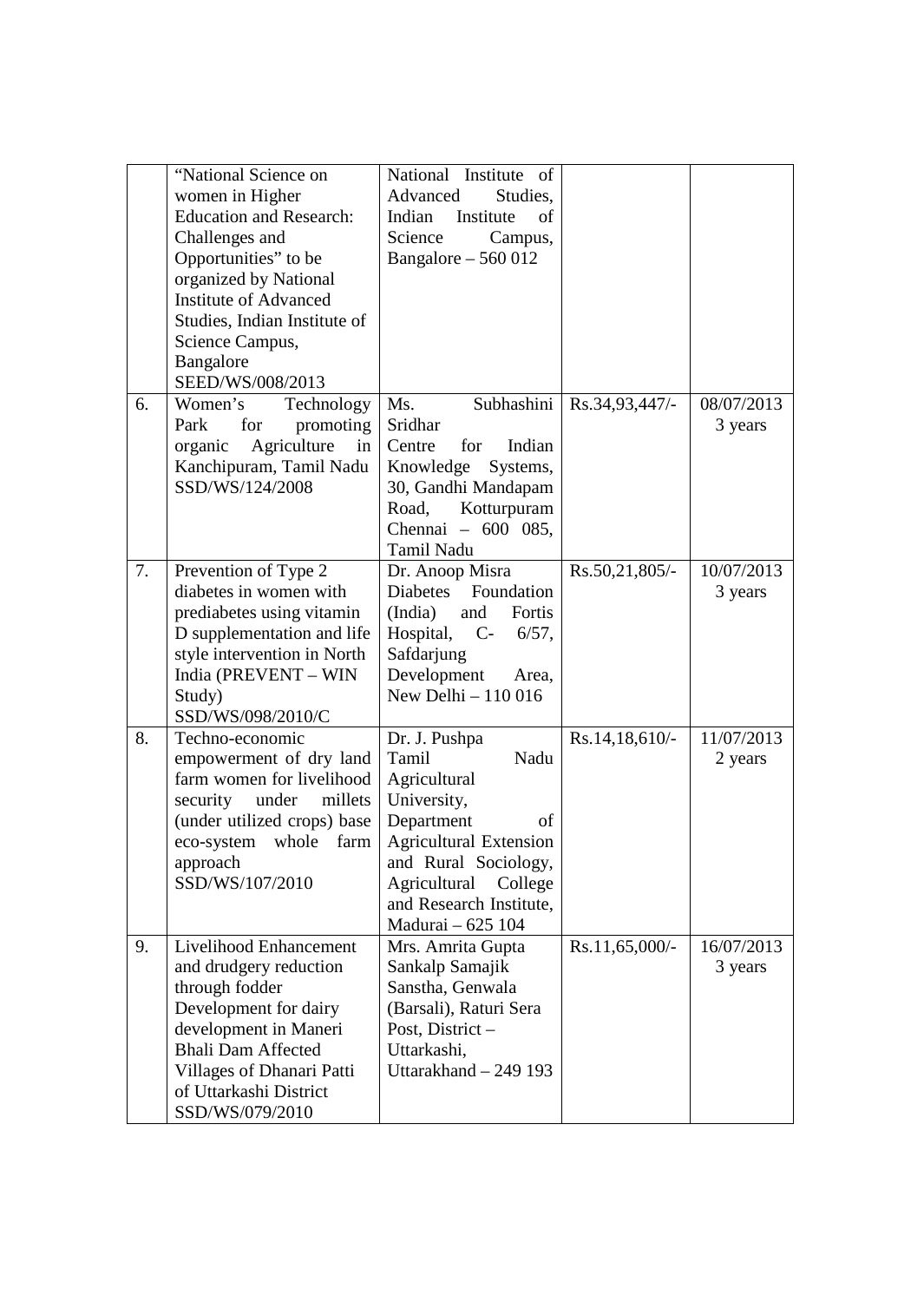| 10. | Ensuring livelihood                    | Dr. M.R. Hedge              | Rs. 15,51,264/- | 16/07/2013 |
|-----|----------------------------------------|-----------------------------|-----------------|------------|
|     | security of farm women                 | Indian Institute of         |                 | 3 years    |
|     | through appropriate                    | Horticulture Research,      |                 |            |
|     | horticultural technological            | Hessarghatta lake           |                 |            |
|     | innovation                             | Post, Bangalore $-560$      |                 |            |
|     | SSD/WS/081/2010                        | 089                         |                 |            |
|     |                                        |                             |                 |            |
| 11. | 97 <sup>th</sup> Meeting of the Expert | Dr. B. Meenakumari          | Rs. 3,75,000/-  | 18/07/2014 |
|     | Committee on Science and               | NASC Complex,               |                 |            |
|     | Technology for Women to                | Indian Council of           |                 |            |
|     | be held on $26th$ July 2013            | Agricultural Research,      |                 |            |
|     | at NASC Complex, Indian                | New Delhi $-110012$         |                 |            |
|     | <b>Council of Agricultural</b>         |                             |                 |            |
|     | Research, New Delhi                    |                             |                 |            |
|     | SSD/WS/007/2010/A                      |                             |                 |            |
| 12. | "Rural Hybrid Energy-                  | Dr. Sadhana S Rayalu        | Rs.60,27,285/-  | 25/07/2013 |
|     | <b>Enterprise Systems</b>              | Environmental               |                 | 3 years    |
|     | (RHEES)" under the Indo-               | Materials Division,         |                 |            |
|     | <b>UK</b> Collaborative                | CSIR - National             |                 |            |
|     | Research Initiative on                 | Environmental               |                 |            |
|     | 'Bridging the Urban and                | <b>Engineering Research</b> |                 |            |
|     | <b>Rural Divide</b>                    | Institute, Nehru Marg,      |                 |            |
|     | DST/SEED/INDO-                         | Nagpur - 440 020            |                 |            |
|     | <b>UK/001/2011/NEERI</b>               |                             |                 |            |
| 13. | "Rural Hybrid Energy-                  | Prof. D C Baruah            | Rs.1,98,14,255  | 25/07/2013 |
|     | <b>Enterprise Systems</b>              | Department of Energy,       | $\sqrt{-}$      | 3 years    |
|     | (RHEES)" under the Indo-               | University,<br>Tezpur       |                 |            |
|     | <b>UK</b> Collaborative                | Naapam,                     |                 |            |
|     | Research Initiative on                 | Tezpur - 784 028,           |                 |            |
|     | 'Bridging the Urban and                | Assam                       |                 |            |
|     | <b>Rural Divide</b>                    |                             |                 |            |
|     | DST/SEED/INDO-                         |                             |                 |            |
|     | <b>UK/001/2011/TEZU</b>                |                             |                 |            |
| 14. | Rural Hybrid Energy-                   | Dr. R. Hema                 | Rs.30,95,013/-  | 25/07/2013 |
|     | <b>Enterprise Systems</b>              | Madras School of            |                 | 3 years    |
|     | (RHEES)" under the Indo-               | Economics, Chennai -        |                 |            |
|     | <b>UK</b> Collaborative                | 600 025, Tamil Nadu         |                 |            |
|     | Research Initiative on                 |                             |                 |            |
|     | 'Bridging the Urban and                |                             |                 |            |
|     | <b>Rural Divide</b>                    |                             |                 |            |
|     | DST/SEED/INDO-                         |                             |                 |            |
|     | UK/001/2011/MSE                        |                             |                 |            |
| 15. | "Group<br>Monitoring                   | <b>JECRC</b><br>University, | Rs.4,30, 000/-  | 04/11/2013 |
|     | Workshop<br>Projects<br>for            | Plot No. IS $-2036$ to      |                 |            |
|     | funded under the scheme                | 2039,                       |                 |            |
|     | Science and Technology                 | Ramchandrapura,             |                 |            |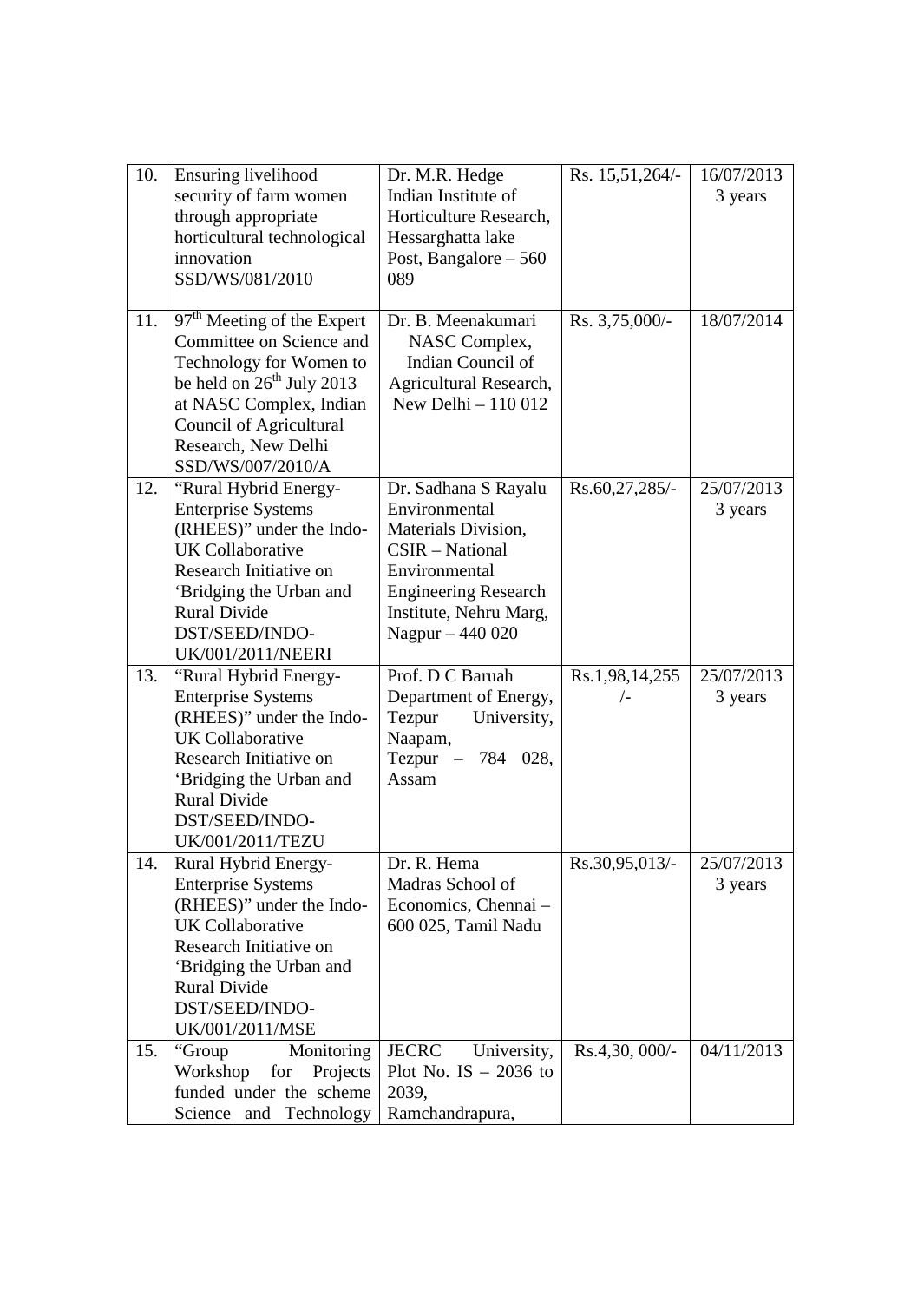|      | for Women" to be held on                    | Industrial                                   |                |            |
|------|---------------------------------------------|----------------------------------------------|----------------|------------|
|      | $12^{th}$ and $13^{th}$ November            | Sitapura<br>Area Extension, Near             |                |            |
|      |                                             | Gandhi                                       |                |            |
|      | 2013 at JECRC University                    | Mahatma                                      |                |            |
|      | SEED/WS/100/2010/3                          | Hospital, Jaipur $-303$                      |                |            |
|      |                                             | 905                                          |                |            |
| 16.1 | Rural Hybrid Energy-                        | Ms. Svati Bhogle                             | Rs.37,75,794/- | 26/11/2013 |
|      | <b>Enterprise Systems</b>                   | Technology                                   |                | 3 years    |
|      | (RHEES)" under the Indo-                    | <b>Informatics Design</b>                    |                |            |
|      | <b>UK</b> Collaborative                     | Endeavour (TIDE), #                          |                |            |
|      | Research Initiative on                      | 19, $9^{\text{th}}$ Cross,                   |                |            |
|      | 'Bridging the Urban and                     | Malleswaram,                                 |                |            |
|      | <b>Rural Divide</b>                         | Bangalore $-560003$                          |                |            |
|      | DST/SEED/INDO-                              |                                              |                |            |
|      | UK/001/2011/TIDE                            |                                              |                |            |
| 17.  | Development of functional                   | Dr. S. Parvathi                              | Rs.17,06,035/- | 26/11/2013 |
|      | capabilities<br>of<br>rural                 | Department of Home                           |                | 2 years    |
|      | sustainable<br>women<br>$_{\rm on}$         | Science Extension,                           |                |            |
|      | processing<br>agro                          | Home Science College                         |                |            |
|      | technologies for income                     | and Research Institute,                      |                |            |
|      | generation by developing                    | <b>Tamil Nadu</b>                            |                |            |
|      | marketing network                           | Agricultural                                 |                |            |
|      | SSD/WS/118/2010                             | University, Madurai-                         |                |            |
|      |                                             | 625 104                                      |                |            |
|      |                                             |                                              |                |            |
| 18.  | Bioresorbable nanoporous                    | Dr. H. K. Varma                              | Rs.31,06,000/- | 26/11/2013 |
|      | matrices<br>boiceramic<br>for               | <b>Sree Chitra Tirunal</b>                   |                | 2 years    |
|      | drug<br>delivery<br>in                      | <b>Institute for Medical</b>                 |                |            |
|      | osteoporosis management                     | Sciences and                                 |                |            |
|      | SSD/WS/073/2011                             | Technology,                                  |                |            |
|      |                                             | Trivandrum $-695012$                         |                |            |
| 19.  | Ergonomic evaluation of $\vert$ Dr.         | (Mrs.)<br>Razia                              | Rs.12,25,240/- | 27/11/2013 |
|      | improved farm tools and                     | Parvez                                       |                | 3 years    |
|      | machinery used by farm                      | Department of Family                         |                |            |
|      | women for intensive and                     | Resource                                     |                |            |
|      | viable agriculture                          | Management, Halina                           |                |            |
|      | SSD/WS/042/2010                             | School of Home                               |                |            |
|      |                                             | Science, Sam                                 |                |            |
|      |                                             | Higginbottom Institute                       |                |            |
|      |                                             | of Agriculture                               |                |            |
|      |                                             | Technology &                                 |                |            |
|      |                                             | Science, Allahabad -                         |                |            |
|      |                                             | 211007                                       |                |            |
| 20.  | Development of rapid UTI                    | Dr.<br>A<br>Maya                             | Rs.24,29,968/- | 18/12/2013 |
|      | (Urinary Tract Infection                    | Nandkumar                                    |                | 2 years    |
|      | diagnostic<br>with<br>kit                   | <b>Sree Chitra Tirunal</b>                   |                |            |
|      | antibiotic sensitivity<br>SSD/WS/074/2011/G | <b>Institute for Medical</b><br>Sciences and |                |            |